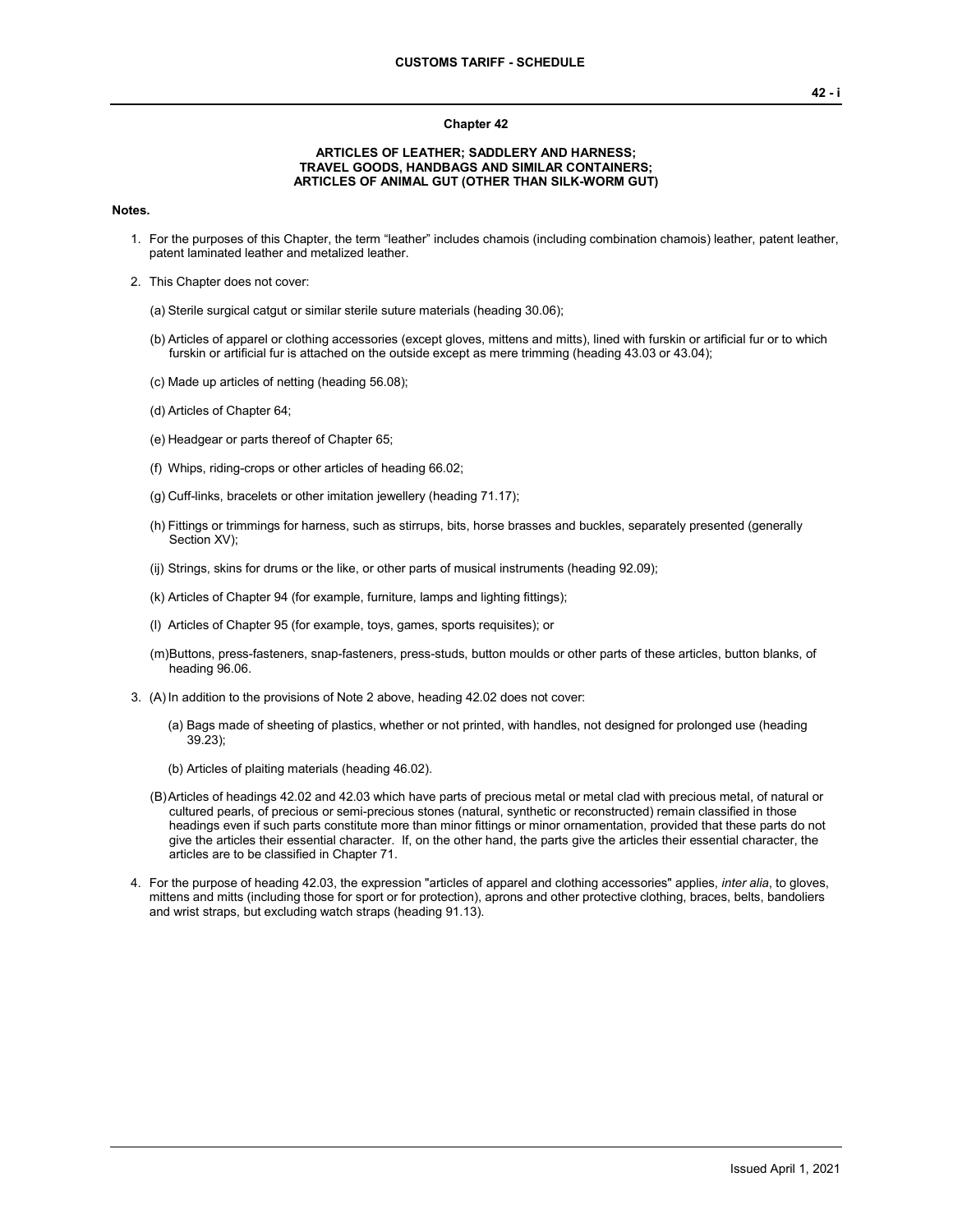| <b>Tariff</b><br>Item | SS | <b>Description of Goods</b>                                                                                                                                                                                                                                                                                                                                                                                                                                                                                                                                                                                                                                                                              | Unit of<br>Meas. | <b>MFN</b><br><b>Tariff</b> | <b>Applicable</b><br><b>Preferential Tariffs</b>                                                                                                               |
|-----------------------|----|----------------------------------------------------------------------------------------------------------------------------------------------------------------------------------------------------------------------------------------------------------------------------------------------------------------------------------------------------------------------------------------------------------------------------------------------------------------------------------------------------------------------------------------------------------------------------------------------------------------------------------------------------------------------------------------------------------|------------------|-----------------------------|----------------------------------------------------------------------------------------------------------------------------------------------------------------|
| 4201.00               |    | Saddlery and harness for any animal (including traces, leads, knee<br>pads, muzzles, saddle cloths, saddle bags, dog coats and the like), of<br>any material.                                                                                                                                                                                                                                                                                                                                                                                                                                                                                                                                            |                  |                             |                                                                                                                                                                |
|                       |    | 4201.00.10 00 - - - English type saddles                                                                                                                                                                                                                                                                                                                                                                                                                                                                                                                                                                                                                                                                 |                  | 5%                          | CCCT, LDCT, UST,<br>MXT, CIAT, CT, CRT,<br>IT, NT, SLT, PT, COLT,<br>JT, PAT, HNT, KRT,<br>CEUT, UAT, CPTPT,<br>UKT: Free<br>GPT: 3%                           |
| 4201.00.90            |    | - - -Other                                                                                                                                                                                                                                                                                                                                                                                                                                                                                                                                                                                                                                                                                               |                  | 7%                          | CCCT, LDCT, UST,<br>MXT, CIAT, CT, CRT,<br>IT, NT, SLT, PT, COLT,<br>JT, PAT, HNT, KRT,<br>CEUT, UAT, CPTPT,<br>UKT: Free<br>GPT: 5%                           |
|                       |    | 80 - - - - - Saddlery and harness, including parts and accessories, excluding                                                                                                                                                                                                                                                                                                                                                                                                                                                                                                                                                                                                                            |                  |                             |                                                                                                                                                                |
|                       |    |                                                                                                                                                                                                                                                                                                                                                                                                                                                                                                                                                                                                                                                                                                          |                  |                             |                                                                                                                                                                |
|                       |    |                                                                                                                                                                                                                                                                                                                                                                                                                                                                                                                                                                                                                                                                                                          |                  |                             |                                                                                                                                                                |
| 42.02                 |    | Trunks, suit-cases, vanity-cases, executive-cases, brief-cases, school<br>satchels, spectacle cases, binocular cases, camera cases, musical<br>instrument cases, gun cases, holsters and similar containers; travelling-<br>bags, insulated food or beverage bags, toilet bags, rucksacks,<br>handbags, shopping bags, wallets, purses, map-cases, cigarette-cases,<br>tobacco-pouches, tool bags, sports bags, bottle-cases, jewellery boxes,<br>powder-boxes, cutlery cases and similar containers, of leather or of<br>composition leather, of sheeting of plastics, of textile materials, of<br>vulcanized fibre or of paperboard, or wholly or mainly covered with such<br>materials or with paper. |                  |                             |                                                                                                                                                                |
|                       |    | -Trunks, suit-cases, vanity-cases, executive-cases, brief-cases, school<br>satchels and similar containers:                                                                                                                                                                                                                                                                                                                                                                                                                                                                                                                                                                                              |                  |                             |                                                                                                                                                                |
|                       |    | 4202.11.00 00 - - With outer surface of leather or of composition leather                                                                                                                                                                                                                                                                                                                                                                                                                                                                                                                                                                                                                                | NMB.             | 11%                         | CCCT, LDCT, UST,<br>MXT, CIAT, CT, CRT,<br>IT, NT, SLT, PT, COLT,<br>JT, PAT, HNT, KRT,<br>CEUT, UAT, CPTPT,<br>UKT: Free<br>AUT: 6.5%<br>NZT: 6.5%<br>GPT: 7% |

**4202.12 - -With outer surface of plastics or of textile materials**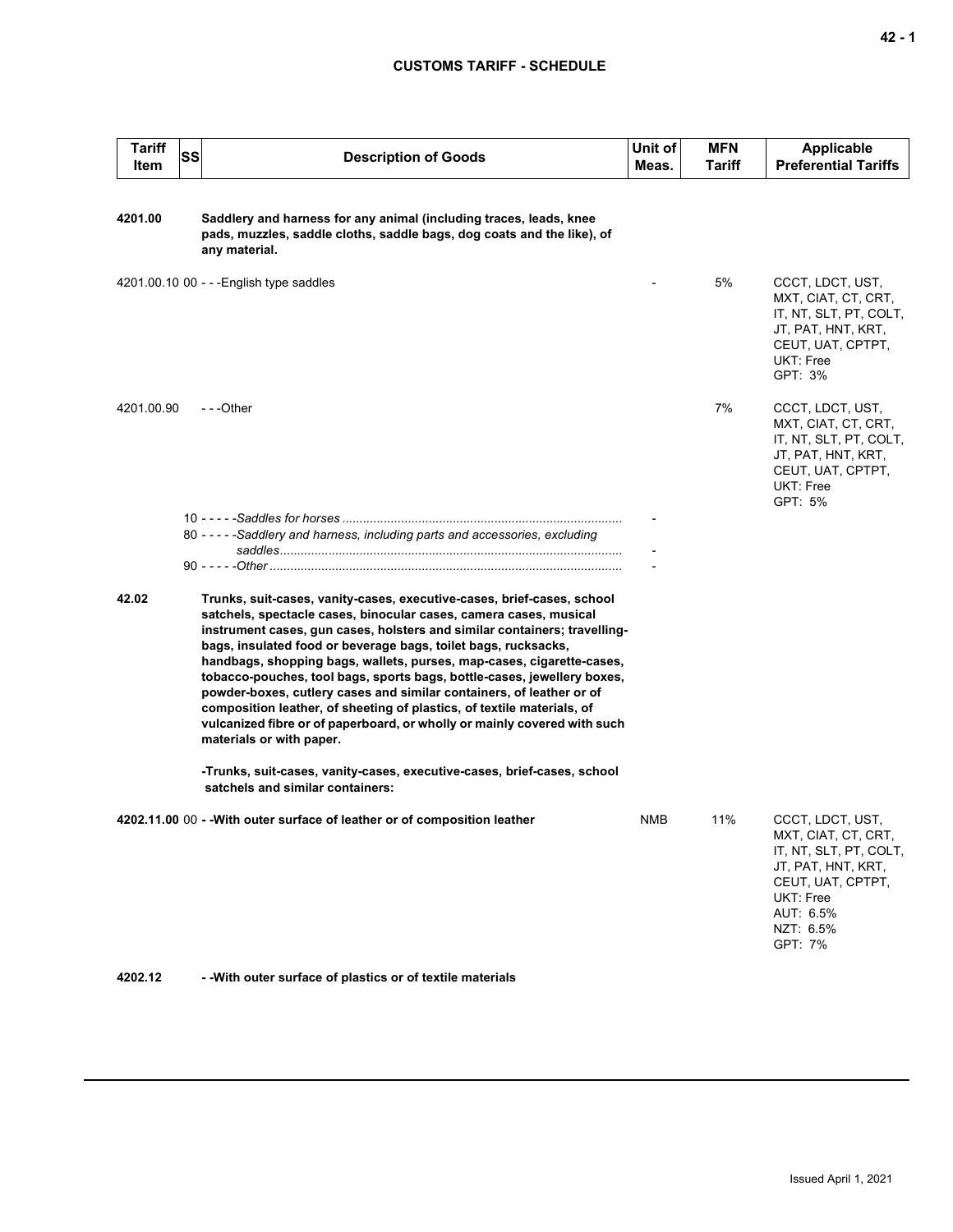| <b>Tariff</b>             | SS | <b>Description of Goods</b>                                                                                                                    | Unit of                  | <b>MFN</b>    | Applicable                                                                                                                                  |
|---------------------------|----|------------------------------------------------------------------------------------------------------------------------------------------------|--------------------------|---------------|---------------------------------------------------------------------------------------------------------------------------------------------|
| Item                      |    |                                                                                                                                                | Meas.                    | <b>Tariff</b> | <b>Preferential Tariffs</b>                                                                                                                 |
|                           |    | 4202.12.10 00 - - - With outer surface of textile materials, containing less than 85% by weight<br>of silk or silk waste                       | <b>NMB</b>               | 11%           | CCCT, LDCT, UST,<br>MXT, CIAT, CT, CRT,<br>IT, NT, SLT, PT, COLT,<br>JT, PAT, HNT, KRT,<br>CEUT, UAT, CPTPT,<br><b>UKT: Free</b><br>GPT: 7% |
| 4202.12.90 00 - - - Other |    |                                                                                                                                                | <b>NMB</b>               | 11%           | CCCT, LDCT, UST,<br>MXT, CIAT, CT, CRT,<br>IT, NT, SLT, PT, COLT,<br>JT, PAT, HNT, KRT,<br>CEUT, UAT, CPTPT,<br>UKT: Free<br>GPT: 7%        |
| 4202.19.00 00 - - Other   |    |                                                                                                                                                | <b>NMB</b>               | 11%           | CCCT, LDCT, UST,<br>MXT, CIAT, CT, CRT,<br>IT, NT, SLT, PT, COLT,<br>JT, PAT, HNT, KRT,<br>CEUT, UAT, CPTPT,<br><b>UKT: Free</b><br>GPT: 7% |
|                           |    | -Handbags, whether or not with shoulder strap, including those without<br>handle:                                                              |                          |               |                                                                                                                                             |
|                           |    | 4202.21.00 00 -- With outer surface of leather or of composition leather                                                                       | <b>DZN</b>               | 10%           | CCCT, LDCT, UST,<br>MXT, CIAT, CT, CRT,<br>IT, NT, SLT, PT, COLT,<br>JT, PAT, HNT, KRT,<br>CEUT, UAT, CPTPT,<br>UKT: Free<br>GPT: 7%        |
| 4202.22                   |    | - - With outer surface of sheeting of plastics or of textile materials                                                                         |                          |               |                                                                                                                                             |
|                           |    | 4202.22.10 00 - - - With outer surface of textile materials (other than of abaca), containing<br>less than 85% by weight of silk or silk waste | <b>DZN</b>               | 10.5%         | CCCT, LDCT, UST,<br>MXT, CIAT, CT, CRT,<br>IT, NT, SLT, PT, COLT,<br>JT, PAT, HNT, KRT,<br>CEUT, UAT, CPTPT,<br>UKT: Free<br>GPT: 7%        |
| 4202.22.90                |    | $- -$ Other                                                                                                                                    |                          | 10.5%         | CCCT, LDCT, UST,<br>MXT, CIAT, CT, CRT,<br>IT, NT, SLT, PT, COLT,<br>JT, PAT, HNT, KRT,<br>CEUT, UAT, CPTPT,<br><b>UKT: Free</b><br>GPT: 7% |
|                           |    |                                                                                                                                                | <b>DZN</b><br><b>DZN</b> |               |                                                                                                                                             |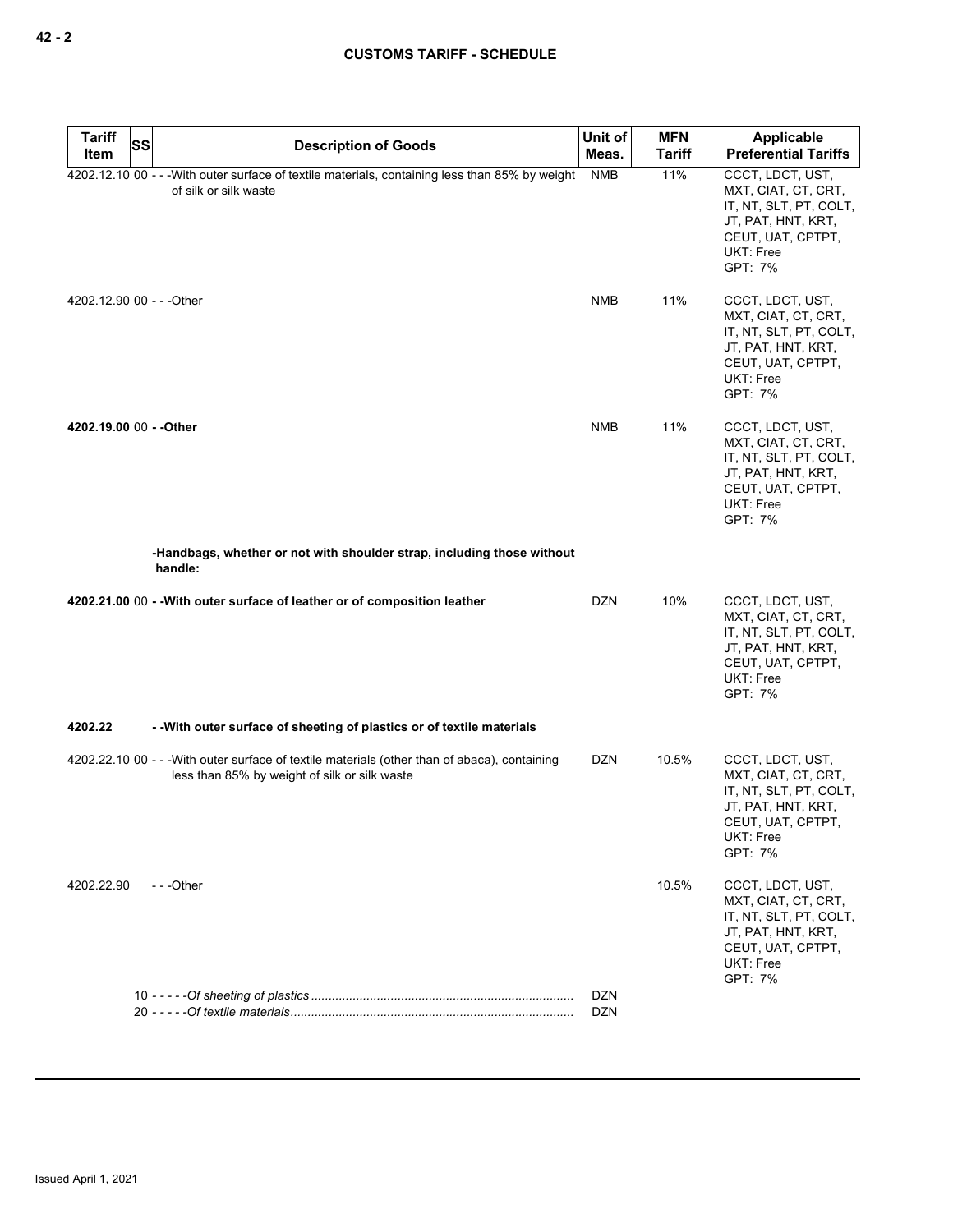| <b>Tariff</b> | SS<br><b>Description of Goods</b>                                                                        | Unit of                                | <b>MFN</b>    | Applicable                                                                                                                           |
|---------------|----------------------------------------------------------------------------------------------------------|----------------------------------------|---------------|--------------------------------------------------------------------------------------------------------------------------------------|
| Item          |                                                                                                          | Meas.                                  | <b>Tariff</b> | <b>Preferential Tariffs</b>                                                                                                          |
|               | 4202.29.00 00 - - Other                                                                                  | <b>NMB</b>                             | 10.5%         | CCCT, LDCT, UST,<br>MXT, CIAT, CT, CRT,<br>IT, NT, SLT, PT, COLT,<br>JT, PAT, HNT, KRT,<br>CEUT, UAT, CPTPT,<br>UKT: Free<br>GPT: 7% |
|               | -Articles of a kind normally carried in the pocket or in the handbag:                                    |                                        |               |                                                                                                                                      |
| 4202.31.00    | - With outer surface of leather or of composition leather                                                |                                        | 8.5%          | CCCT, LDCT, UST,<br>MXT, CIAT, CT, CRT,<br>IT, NT, SLT, PT, COLT,<br>JT, PAT, HNT, KRT,<br>CEUT, UAT, CPTPT,<br>UKT: Free<br>GPT: 5% |
|               |                                                                                                          | <b>DZN</b><br>$\overline{\phantom{a}}$ |               |                                                                                                                                      |
| 4202.32       | - - With outer surface of sheeting of plastics or of textile materials                                   |                                        |               |                                                                                                                                      |
| 4202.32.10    | --- With outer surface of textile materials, containing less than 85% by weight<br>of silk or silk waste |                                        | 8%            | CCCT, LDCT, UST,<br>MXT, CIAT, CT, CRT,<br>IT, NT, SLT, PT, COLT,<br>JT, PAT, HNT, KRT,<br>CEUT, UAT, CPTPT,<br>UKT: Free<br>GPT: 5% |
|               |                                                                                                          | DZN                                    |               |                                                                                                                                      |
|               | -----Cigar, cigarette or pipe cases; Tobacco pouches:                                                    |                                        |               |                                                                                                                                      |
|               |                                                                                                          | $\overline{\phantom{a}}$               |               |                                                                                                                                      |
|               |                                                                                                          |                                        |               |                                                                                                                                      |
| 4202.32.90    | $- -$ Other                                                                                              |                                        | 8%            | CCCT, LDCT, UST,<br>MXT, CIAT, CT, CRT,<br>IT, NT, SLT, PT, COLT,<br>JT, PAT, HNT, KRT,<br>CEUT, UAT, CPTPT,<br>UKT: Free<br>GPT: 5% |
|               | -----Cigar, cigarette or pipe cases; Tobacco pouches:                                                    | <b>DZN</b>                             |               |                                                                                                                                      |
|               |                                                                                                          |                                        |               |                                                                                                                                      |
|               |                                                                                                          |                                        |               |                                                                                                                                      |
|               |                                                                                                          |                                        |               |                                                                                                                                      |
|               | 4202.39.00 00 - - Other                                                                                  |                                        | 9.5%          | CCCT, LDCT, UST,<br>MXT, CIAT, CT, CRT,<br>IT, NT, SLT, PT, COLT,<br>JT, PAT, HNT, KRT,<br>CEUT, UAT, CPTPT,<br>UKT: Free<br>GPT: 6% |

**-Other:**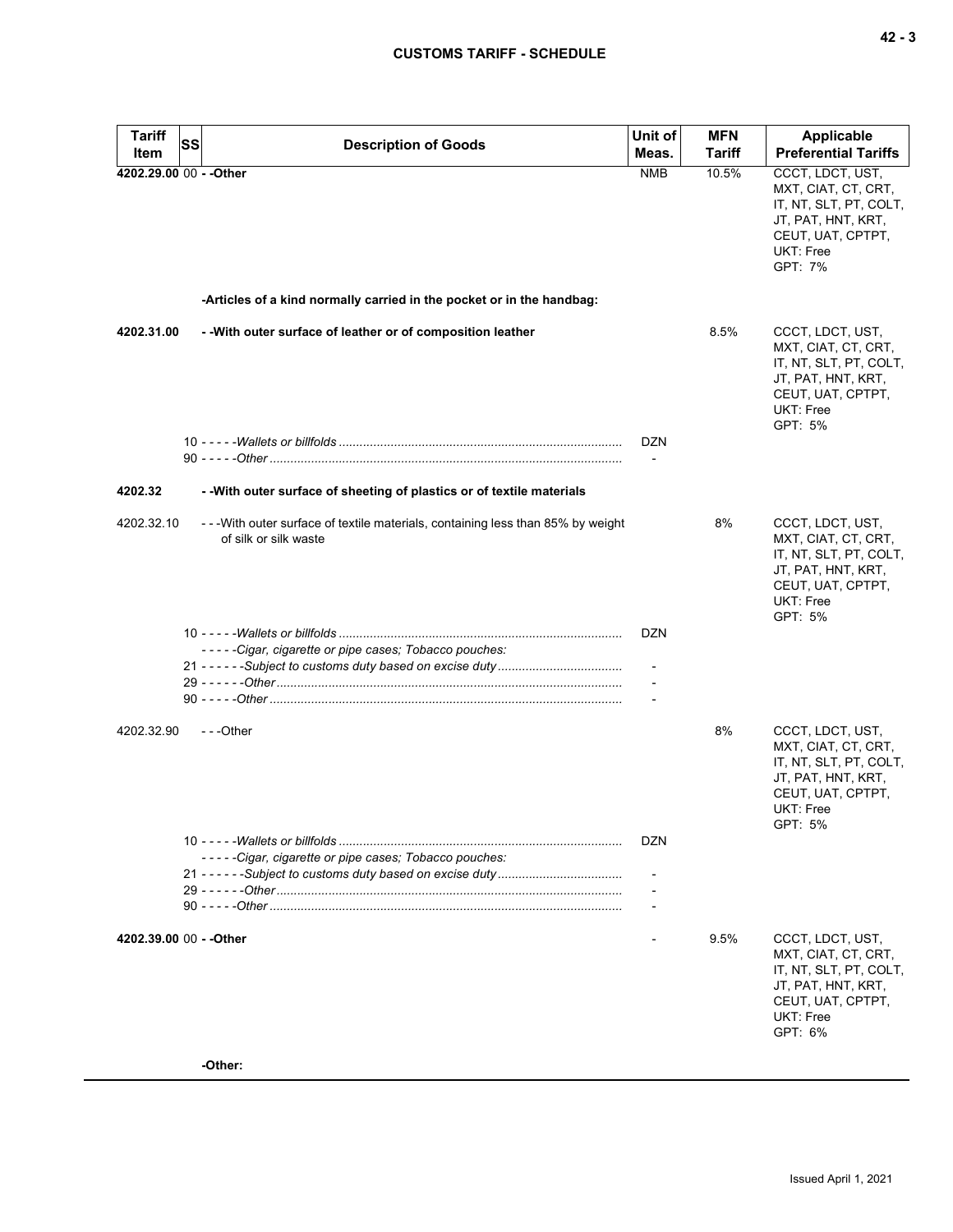| <b>Tariff</b><br><b>SS</b><br>Item | <b>Description of Goods</b>                                                         | Unit of<br>Meas. | <b>MFN</b><br>Tariff | <b>Applicable</b><br><b>Preferential Tariffs</b>                                                                                     |
|------------------------------------|-------------------------------------------------------------------------------------|------------------|----------------------|--------------------------------------------------------------------------------------------------------------------------------------|
| 4202.91                            | - - With outer surface of leather or of composition leather                         |                  |                      |                                                                                                                                      |
|                                    | 4202.91.10 00 - - - Fitted cases for church bells;<br>Golfbags                      | <b>NMB</b>       | Free                 | CCCT, LDCT, GPT,<br>UST, MXT, CIAT, CT,<br>CRT, IT, NT, SLT, PT,<br>COLT, JT, PAT, HNT,<br>KRT, CEUT, UAT,<br>CPTPT, UKT: Free       |
|                                    | 4202.91.20 00 - - -Tool bags, haversacks, knapsacks, packsacks and rucksacks        | NMB              | 11%                  | CCCT, LDCT, UST,<br>MXT, CIAT, CT, CRT,<br>IT, NT, SLT, PT, COLT,<br>JT, PAT, HNT, KRT,<br>CEUT, UAT, CPTPT,<br>UKT: Free<br>GPT: 7% |
| 4202.91.90 00 - - - Other          |                                                                                     | <b>NMB</b>       | 7%                   | CCCT, LDCT, UST,<br>MXT, CIAT, CT, CRT,<br>IT, NT, SLT, PT, COLT,<br>JT, PAT, HNT, KRT,<br>CEUT, UAT, CPTPT,<br>UKT: Free<br>GPT: 5% |
| 4202.92                            | - With outer surface of sheeting of plastics or of textile materials                |                  |                      |                                                                                                                                      |
|                                    | $4202.92.10\ 00 - -$ Fitted cases for church bells;<br>Golf bags                    | <b>NMB</b>       | Free                 | CCCT, LDCT, GPT,<br>UST, MXT, CIAT, CT,<br>CRT, IT, NT, SLT, PT,<br>COLT, JT, PAT, HNT,<br>KRT, CEUT, UAT,<br>CPTPT, UKT: Free       |
| 4202.92.20                         | ---Tool bags, haversacks, knapsacks, packsacks and rucksacks                        |                  | 10%                  | CCCT, LDCT, UST,<br>MXT, CIAT, CT, CRT,<br>IT, NT, SLT, PT, COLT,<br>JT, PAT, HNT, KRT,<br>CEUT, UAT, CPTPT,<br>UKT: Free<br>GPT: 7% |
|                                    | -----Haversacks, knapsacks, packsacks and rucksacks:                                | <b>NMB</b>       |                      |                                                                                                                                      |
|                                    | 21 - - - - - - With outer surface of textile materials, containing less than 85% by |                  |                      |                                                                                                                                      |
|                                    |                                                                                     | NMB<br>NMB       |                      |                                                                                                                                      |
| 4202.92.90                         | ---Other                                                                            |                  | 7%                   | CCCT, LDCT, UST,<br>MXT, CIAT, CT, CRT,<br>IT, NT, SLT, PT, COLT,<br>JT, PAT, HNT, KRT,<br>CEUT, UAT, CPTPT,<br>UKT: Free<br>GPT: 5% |
|                                    | 10 - - - - - With outer surface of textile materials, containing less than 85% by   | <b>NMB</b>       |                      |                                                                                                                                      |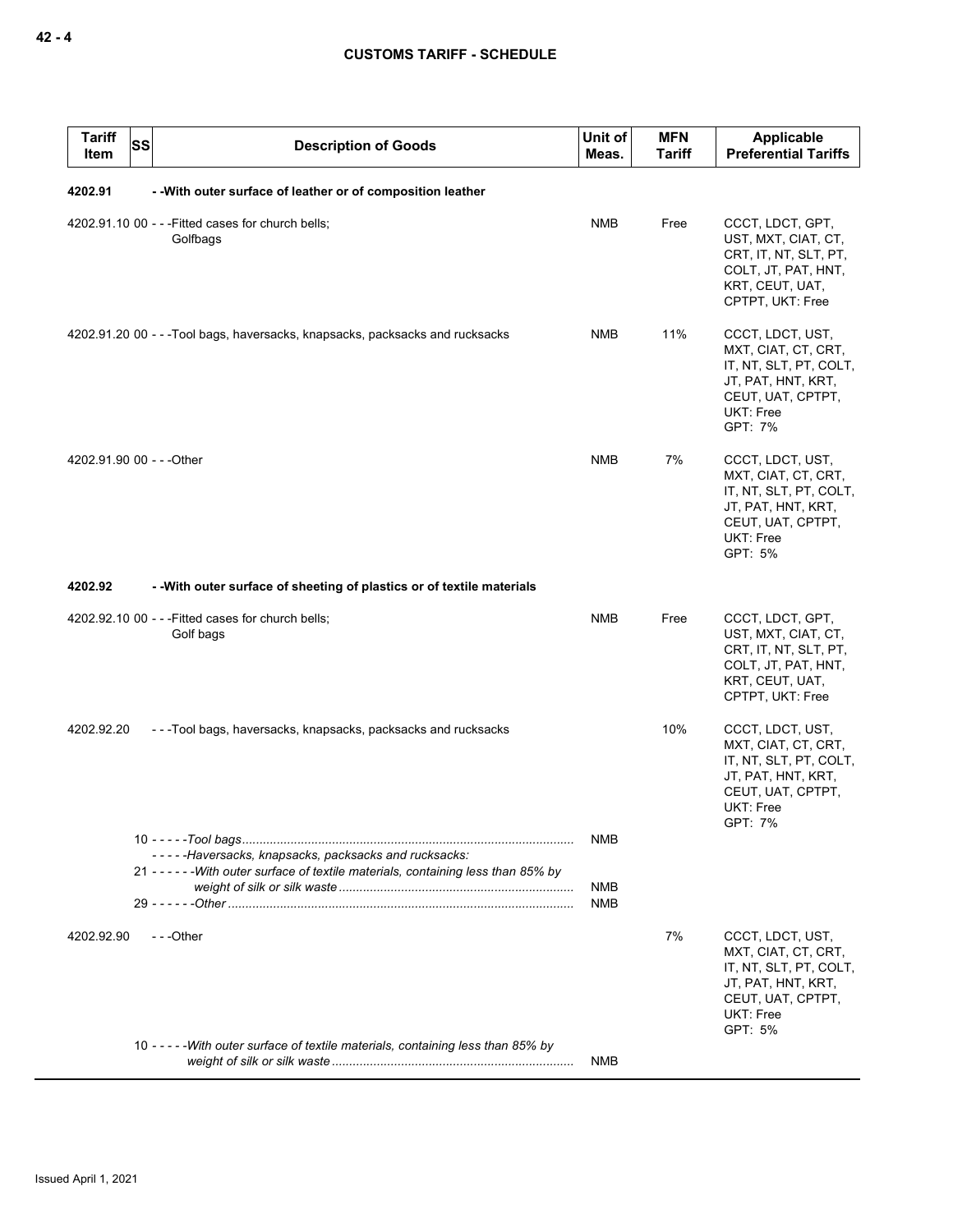| <b>Tariff</b><br>Item     | <b>SS</b> | <b>Description of Goods</b>                                                            | Unit of<br>Meas.         | <b>MFN</b><br>Tariff | <b>Applicable</b><br><b>Preferential Tariffs</b>                                                                                                               |
|---------------------------|-----------|----------------------------------------------------------------------------------------|--------------------------|----------------------|----------------------------------------------------------------------------------------------------------------------------------------------------------------|
|                           |           |                                                                                        | <b>NMB</b>               |                      |                                                                                                                                                                |
| 4202.99                   |           | - -Other                                                                               |                          |                      |                                                                                                                                                                |
|                           |           | 4202.99.10 00 - - - Fitted cases for church bells                                      | <b>NMB</b>               | Free                 | CCCT, LDCT, GPT,<br>UST, MXT, CIAT, CT,<br>CRT, IT, NT, SLT, PT,<br>COLT, JT, PAT, HNT,<br>KRT, CEUT, UAT,<br>CPTPT, UKT: Free                                 |
| 4202.99.90 00 - - - Other |           |                                                                                        | <b>NMB</b>               | 7%                   | CCCT, LDCT, UST,<br>MXT, CIAT, CT, CRT,<br>IT, NT, SLT, PT, COLT,<br>JT, PAT, HNT, KRT,<br>CEUT, UAT, CPTPT,<br>UKT: Free<br>GPT: 5%                           |
| 42.03                     |           | Articles of apparel and clothing accessories, of leather or of<br>composition leather. |                          |                      |                                                                                                                                                                |
| 4203.10.00                |           | -Articles of apparel                                                                   |                          | 13%                  | CCCT, LDCT, UST,<br>MXT, CIAT, CT, CRT,<br>IT, NT, SLT, PT, COLT,<br>JT, PAT, HNT, KRT,<br>CEUT, UAT, CPTPT,<br>UKT: Free<br>AUT: 6.5%<br>NZT: 6.5%<br>GPT: 8% |
|                           |           | -----Wind-cheaters, wind-jackets and similar articles:                                 | NMB                      |                      |                                                                                                                                                                |
|                           |           | -----Jackets and blazers:                                                              | NMB<br><b>NMB</b>        |                      |                                                                                                                                                                |
|                           |           |                                                                                        | <b>NMB</b>               |                      |                                                                                                                                                                |
|                           |           |                                                                                        | <b>NMB</b><br><b>NMB</b> |                      |                                                                                                                                                                |
|                           |           | -Gloves, mittens and mitts:                                                            |                          |                      |                                                                                                                                                                |
| 4203.21.00                |           | - - Specially designed for use in sports                                               |                          | Free                 | AUT, NZT, CCCT, LDCT,<br>GPT, UST, MXT, CIAT,<br>CT, CRT, IT, NT, SLT,<br>PT, COLT, JT, PAT,<br>HNT, KRT, CEUT, UAT,<br>CPTPT, UKT: Free                       |
|                           |           |                                                                                        | <b>NMB</b><br>NMB        |                      |                                                                                                                                                                |

**4203.29 - -Other**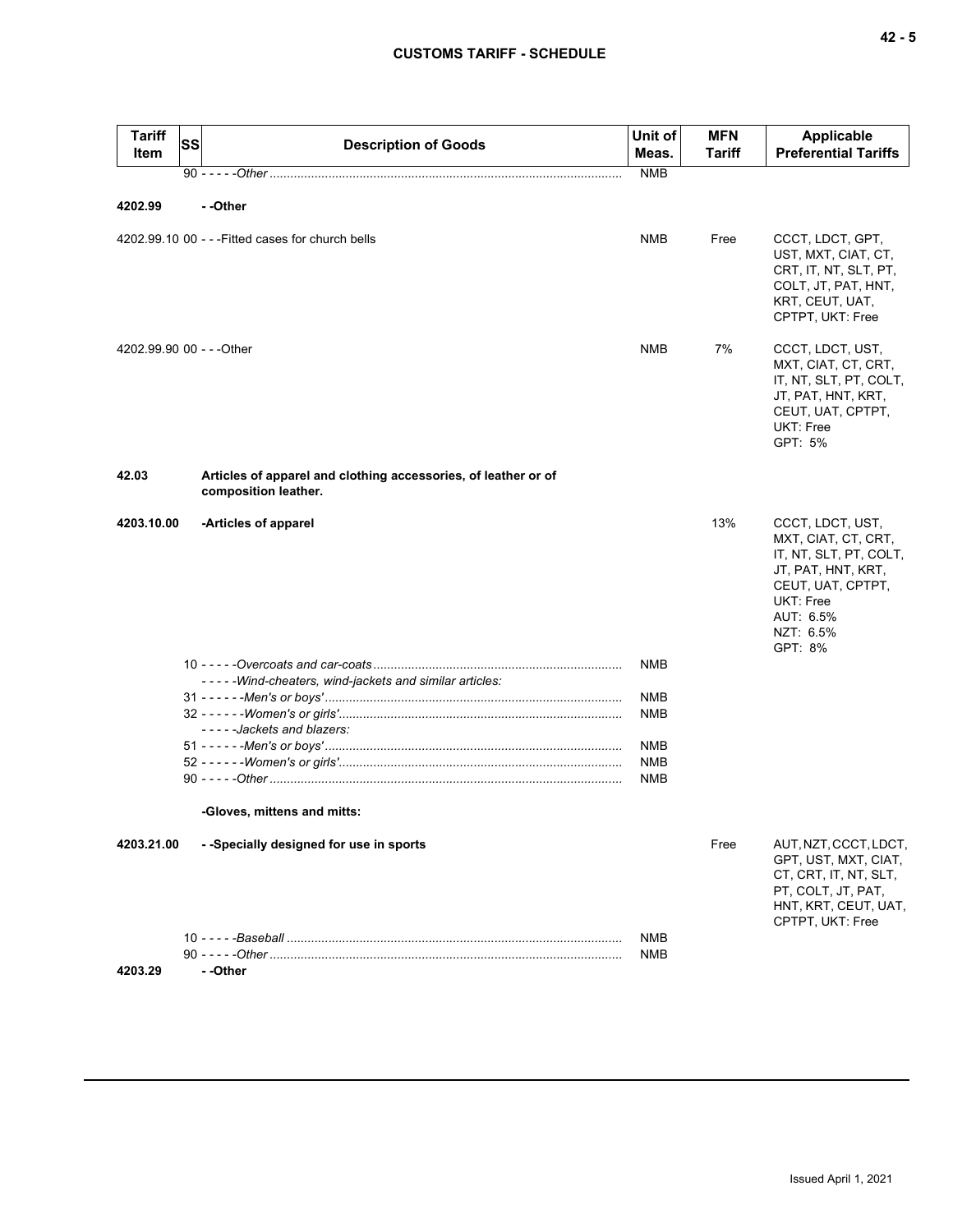| <b>Tariff</b><br><b>SS</b> | <b>Description of Goods</b>                                                                     | Unit of                  | <b>MFN</b>    | Applicable                                                                                                                                                      |
|----------------------------|-------------------------------------------------------------------------------------------------|--------------------------|---------------|-----------------------------------------------------------------------------------------------------------------------------------------------------------------|
| Item                       |                                                                                                 | Meas.                    | <b>Tariff</b> | <b>Preferential Tariffs</b>                                                                                                                                     |
|                            | 4203.29.10 00 - - - Gloves of goat (including kid) and/or hair sheep                            | <b>PAR</b>               | 7%            | CCCT, LDCT, UST,<br>MXT, CIAT, CT, CRT,<br>IT, NT, SLT, PT, COLT,<br>JT, PAT, HNT, KRT,<br>CEUT, UAT, CPTPT,<br>UKT: Free<br>GPT: 5%                            |
| 4203.29.90                 | $- -$ Other                                                                                     |                          | 15.5%         | CCCT, LDCT, UST,<br>MXT, CIAT, CT, CRT,<br>IT, NT, SLT, PT, COLT,<br>JT, PAT, HNT, KRT,<br>CEUT, UAT, CPTPT,<br>UKT: Free<br>AUT: 8.5%<br>NZT: 8.5%<br>GPT: 10% |
|                            |                                                                                                 | <b>PAR</b>               |               |                                                                                                                                                                 |
|                            | $---Other:$                                                                                     |                          |               |                                                                                                                                                                 |
|                            |                                                                                                 | <b>PAR</b><br><b>PAR</b> |               |                                                                                                                                                                 |
|                            |                                                                                                 |                          |               |                                                                                                                                                                 |
|                            | 4203.30.00 00 - Belts and bandoliers                                                            | $\overline{\phantom{a}}$ | 9.5%          | CCCT, LDCT, UST,<br>MXT, CIAT, CT, CRT,<br>IT, NT, SLT, PT, COLT,<br>JT, PAT, HNT, KRT,<br>CEUT, UAT, CPTPT,<br>UKT: Free<br>GPT: 6%                            |
|                            | 4203.40.00 00 -Other clothing accessories                                                       |                          | 8%            | CCCT, LDCT, UST,<br>MXT, CIAT, CT, CRT,<br>IT, NT, SLT, PT, COLT,<br>JT, PAT, HNT, KRT,<br>CEUT, UAT, CPTPT,<br><b>UKT: Free</b><br>GPT: 5%                     |
|                            | 4205.00.00 00 Other articles of leather or of composition leather.                              |                          | Free          | CCCT, LDCT, GPT,<br>UST, MXT, CIAT, CT,<br>CRT, IT, NT, SLT, PT,<br>COLT, JT, PAT, HNT,<br>KRT, CEUT, UAT,<br>CPTPT, UKT: Free                                  |
| 4206.00                    | Articles of gut (other than silk-worm gut), of goldbeater's skin, of<br>bladders or of tendons. |                          |               |                                                                                                                                                                 |
| 4206.00.10 00 - - - Catgut |                                                                                                 |                          | Free          | CCCT, LDCT, GPT,<br>UST, MXT, CIAT, CT,<br>CRT, IT, NT, SLT, PT,<br>COLT, JT, PAT, HNT,<br>KRT, CEUT, UAT,<br>CPTPT, UKT: Free                                  |